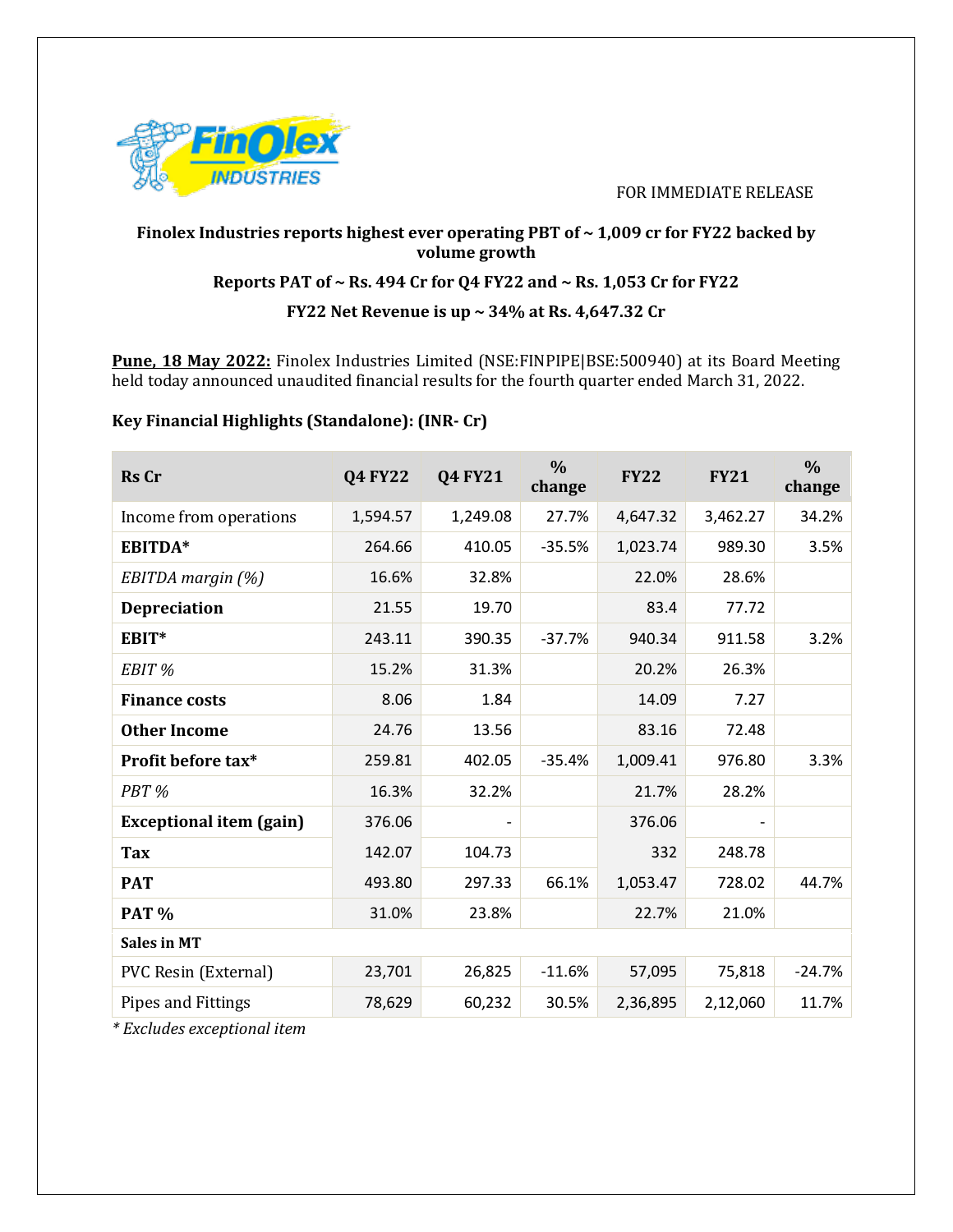#### **Q4 FY22 Highlights:**

- Total income from operations was Rs 1,594.57 Cr for Q4FY22 up 27.7% against Rs 1,249.08 Cr in Q4FY21.
- Volume in Pipes & Fittings segment was up 30.5% to 78,629 MT in Q4FY22 against 60,232 MT in Q4FY21
- EBITDA before exceptional items stood at Rs 264.66 Cr for Q4FY22 down 35.5% against Rs 410.05 Cr for Q4FY21.
- Profit after tax was at Rs 493.80 Cr for Q4FY22 up 66.1% against Rs 297.34 Cr for Q4FY21.

### **FY22 Highlights:**

- Total income from operations was Rs 4,647.32 Cr for FY22 up 34.2% against Rs 3,462.27 Cr in FY21.
- Volume in Pipes & Fittings segment grew 11.7% to 2,36,895 MT in FY22 against 2,12,060MT in FY21
- EBITDA before exceptional items stood at Rs 1,023.71 Cr for FY22 up 3.5% against Rs 989.29 Cr for FY21.
- Profit after tax was at Rs 1,053.47 Cr for FY22 up  $66.1\%$  against Rs 728.01 Cr for FY21.

Commenting on this commendable feat, Mr. Prakash P. Chhabria, Executive Chairman, Finolex Industries Limited said, "Our 40th financial year has been a stellar one. Our teams have delivered a great year, despite the challenging conditions. This has only been made possible by the engine that drives our growth - the Finolex Parivaar. Each member, has pushed themselves and their colleagues to excel, taking the success of Finolex as their own personal success."